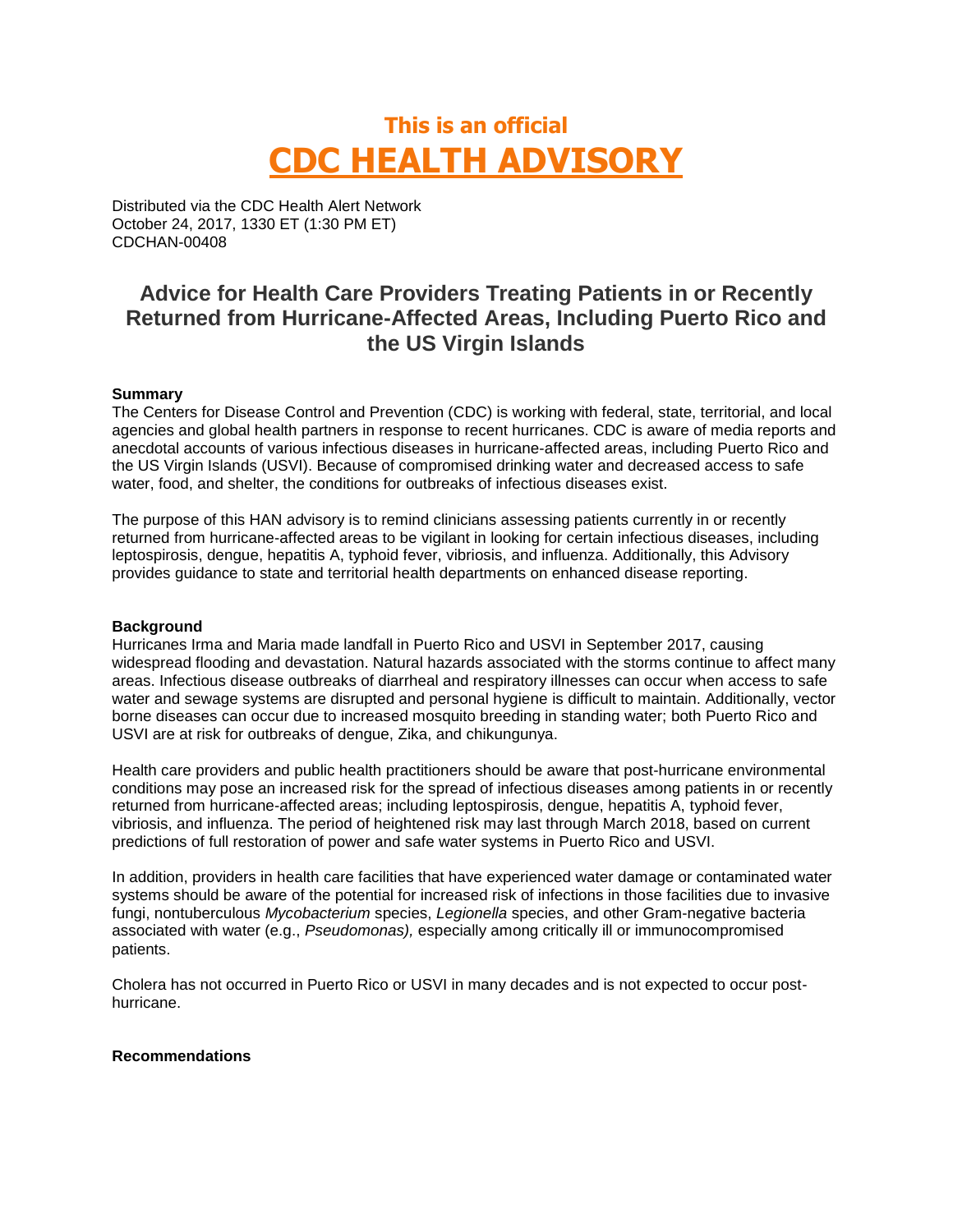**These recommendations apply to healthcare providers treating patients in Puerto Rico and USVI, as well as those treating patients in the continental US who recently traveled in hurricane-affected areas (e.g., within the past 4 weeks), during the period of September 2017 – March 2018.**

- Health care providers and public health practitioners in hurricane-affected areas should look for community and healthcare-associated infectious diseases.
- Health care providers in the continental US are encouraged to ask patients about recent travel (e.g., within the past 4 weeks) to hurricane-affected areas.
- All healthcare providers should consider less common infectious disease etiologies in patients presenting with evidence of acute respiratory illness, gastroenteritis, renal or hepatic failure, wound infection, or other febrile illness. Some particularly important infectious diseases to consider include leptospirosis, dengue, hepatitis A, typhoid fever, vibriosis, and influenza.
- In the context of limited laboratory resources in hurricane-affected areas, health care providers should contact their territorial or state health department if they need assistance with ordering specific diagnostic tests.
- For certain conditions, such as leptospirosis, empiric therapy should be considered pending results of diagnostic tests— treatment for leptospirosis is most effective when initiated early in the disease process. Providers can contact their territorial or state health department or CDC for consultation.
- Local health care providers are strongly encouraged to report patients for whom there is a high level of suspicion for leptospirosis, dengue, hepatitis A, typhoid, and vibriosis to their local health authorities, while awaiting laboratory confirmation.
- Confirmed cases of leptospirosis, dengue, hepatitis A, typhoid fever, and vibriosis should be *immediately* reported to the territorial or state health department to facilitate public health investigation and, as appropriate, mitigate the risk of local transmission. While some of these conditions are not listed as reportable conditions in all states, they are conditions of public health importance and should be reported.

### **For More Information**

- General health information about hurricanes and other tropical storms: <https://www.cdc.gov/disasters/hurricanes/index.html>
- Information about Hurricane Maria: [https://www.cdc.gov/disasters/hurricanes/hurricane\\_maria.html](https://www.cdc.gov/disasters/hurricanes/hurricane_maria.html)
- Information for Travelers:
	- o Travel notice for Hurricanes Irma and Maria in the Caribbean: <https://wwwnc.cdc.gov/travel/notices/alert/hurricane-irma-in-the-caribbean>
	- o Health advice for travelers to Puerto Rico: [https://wwwnc.cdc.gov/travel/destinations/traveler/none/puerto-rico?s\\_cid=ncezid-dgmq](https://wwwnc.cdc.gov/travel/destinations/traveler/none/puerto-rico?s_cid=ncezid-dgmq-travel-single-001)[travel-single-001](https://wwwnc.cdc.gov/travel/destinations/traveler/none/puerto-rico?s_cid=ncezid-dgmq-travel-single-001)
	- o Health advice for travelers to the U.S. Virgin Islands: [https://wwwnc.cdc.gov/travel/destinations/traveler/none/usvirgin-islands?s\\_cid=ncezid-dgmq](https://wwwnc.cdc.gov/travel/destinations/traveler/none/usvirgin-islands?s_cid=ncezid-dgmq-travel-leftnav-traveler)[travel-leftnav-traveler](https://wwwnc.cdc.gov/travel/destinations/traveler/none/usvirgin-islands?s_cid=ncezid-dgmq-travel-leftnav-traveler)
	- o Resources from CDC Health Information for International Travel 2018 (the Yellow Book):
		- Humanitarian Aid Workers: [https://wwwnc.cdc.gov/travel/yellowbook/2018/advising](https://wwwnc.cdc.gov/travel/yellowbook/2018/advising-travelers-with-specific-needs/humanitarian-aid-workers)[travelers-with-specific-needs/humanitarian-aid-workers](https://wwwnc.cdc.gov/travel/yellowbook/2018/advising-travelers-with-specific-needs/humanitarian-aid-workers)
- Post-travel Evaluation: [https://wwwnc.cdc.gov/travel/yellowbook/2018/post-travel-evaluation/general](https://wwwnc.cdc.gov/travel/yellowbook/2018/post-travel-evaluation/general-approach-to-the-returned-traveler)[approach-to-the-returned-traveler](https://wwwnc.cdc.gov/travel/yellowbook/2018/post-travel-evaluation/general-approach-to-the-returned-traveler)
- Information about infectious diseases after a disaster: <https://www.cdc.gov/disasters/disease/infectious.html>